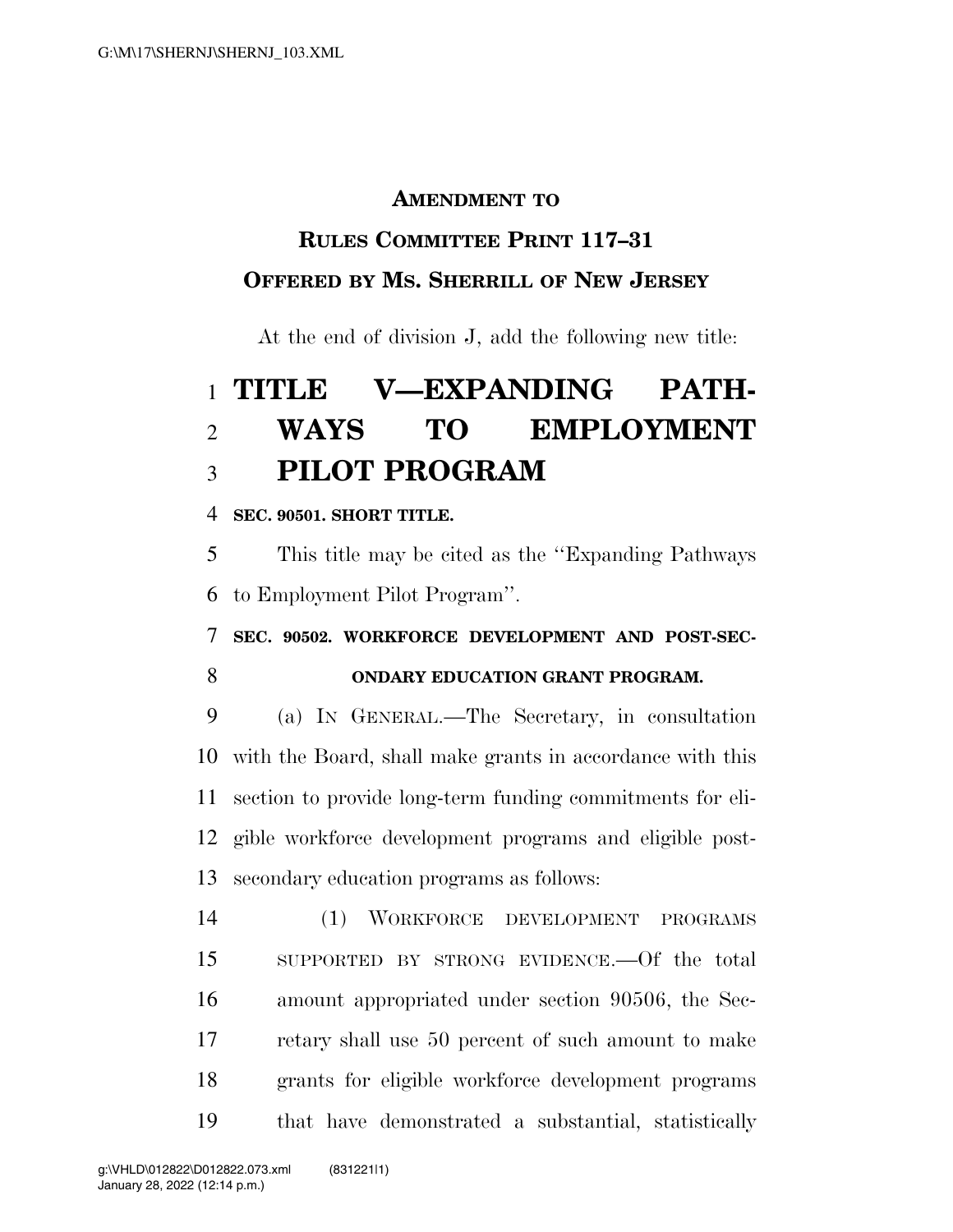$\mathfrak{D}$ 

 significant positive impact on worker earnings through one or more well-designed and well-imple- mented randomized control experimental studies. A grant awarded under this paragraph shall be used for the cost of operating and expanding such pro- gram, and may also be used, at the discretion of the grantee, for the cost of conducting a new random- ized control experimental study with respect to such program.

 (2) WORKFORCE DEVELOPMENT PROGRAMS SUPPORTED BY MODERATE AND PROMISING EVI- DENCE.—Of the total amount appropriated under section 90506, the Secretary shall use 25 percent of such amount to make grants for eligible workforce development programs that have demonstrated a substantial, statistically significant positive impact on worker earnings through one or more well-de- signed and well-implemented quasi-experimental studies or correlational studies. A grant awarded under this paragraph shall be used—

 (A) for the cost of conducting randomized control experimental studies with respect to such program; and

 (B) for the cost of operating and expand-ing such program (but only if a grant under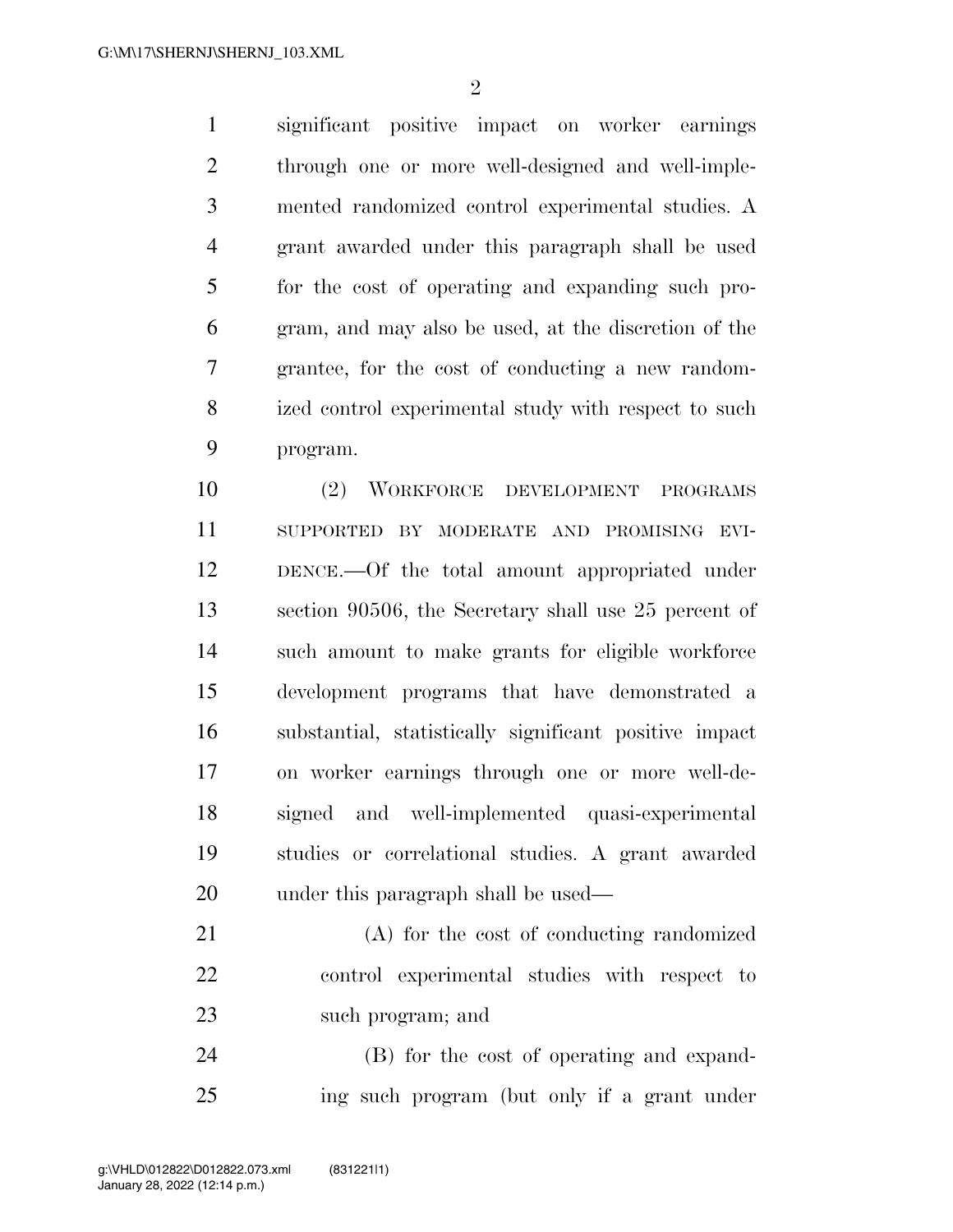| $\mathbf{1}$   | subparagraph (A) has been concurrently award-      |
|----------------|----------------------------------------------------|
| $\overline{2}$ | ed for such program).                              |
| 3              | (3) DISCRETIONARY AMOUNT.—Of the total             |
| $\overline{4}$ | amount appropriated under section 90506, the Sec-  |
| 5              | retary shall use 20 percent of such amount at the  |
| 6              | discretion of the Secretary—                       |
| 7              | (A) to make additional grants as described         |
| 8              | in paragraph $(1)$ ;                               |
| 9              | (B) to make additional grants as described         |
| 10             | in paragraph $(2)$ ; and                           |
| 11             | (C) to make grants for eligible post-sec-          |
| 12             | ondary education programs that have dem-           |
| 13             | onstrated a substantial, statistically significant |
| 14             | positive impact on student graduation and de-      |
| 15             | gree completion through one or more well-de-       |
| 16             | signed and well-implemented randomized con-        |
| 17             | trol experimental studies, quasi-experimental      |
| 18             | studies, or correlational studies, to be used—     |
| 19             | (i) in the case of programs that have              |
| 20             | demonstrated such positive impact through          |
| 21             | more randomized control experi-<br>or -<br>one     |
| 22             | mental studies, for the cost of operating          |
| 23             | and expanding such program, and, at the            |
| 24             | discretion of the grantee, for the cost of         |
| 25             | conducting a new randomized control ex-            |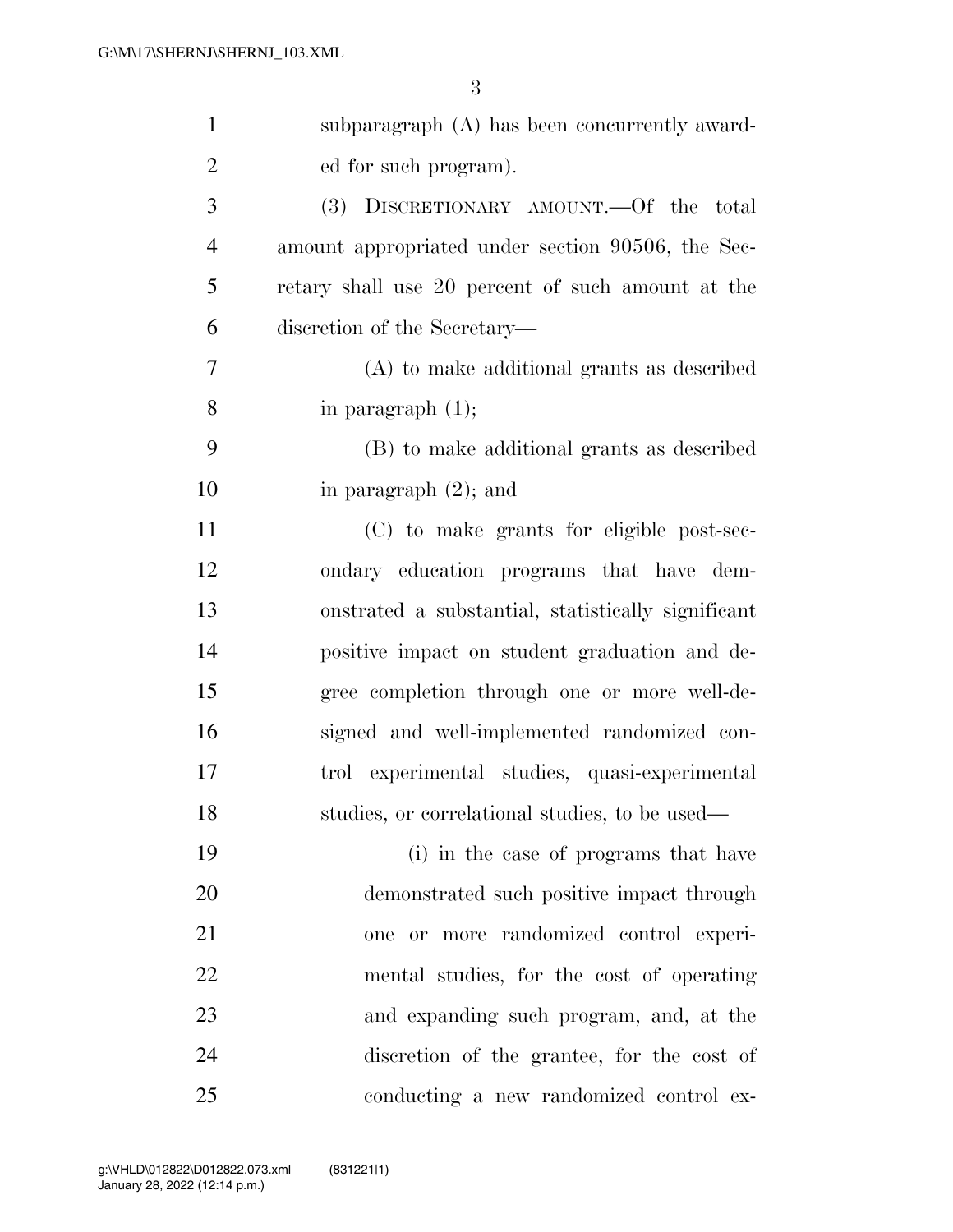| $\mathbf{1}$   | perimental study with respect to such pro-         |
|----------------|----------------------------------------------------|
| $\overline{2}$ | gram; and                                          |
| 3              | (ii) in the case of programs that have             |
| $\overline{4}$ | demonstrated such positive impact through          |
| 5              | one or more quasi-experimental studies or          |
| 6              | correlational studies—                             |
| 7              | (I) for the cost of conducting                     |
| 8              | randomized control experimental stud-              |
| 9              | ies with respect to such program; and              |
| 10             | (II) for the cost of operating and                 |
| 11             | expanding such program (but only if a              |
| 12             | grant under subclause (I) has been                 |
| 13             | concurrently awarded for such pro-                 |
| 14             | gram).                                             |
| 15             | (4) TECHNICAL ASSISTANCE.—Of the total             |
| 16             | amount appropriated under section 90506, the Sec-  |
| 17             | retary shall use 5 percent—                        |
| 18             | (A) to provide technical assistance for eli-       |
| 19             | gible workforce development programs and eligi-    |
| 20             | ble post-secondary education programs, includ-     |
| 21             | ing technical assistance related to the use of ad- |
| 22             | ministrative data to improve program perform-      |
| 23             | ance;                                              |
| 24             | (B) to conduct feasibility studies and other       |
| 25             | planning activities;                               |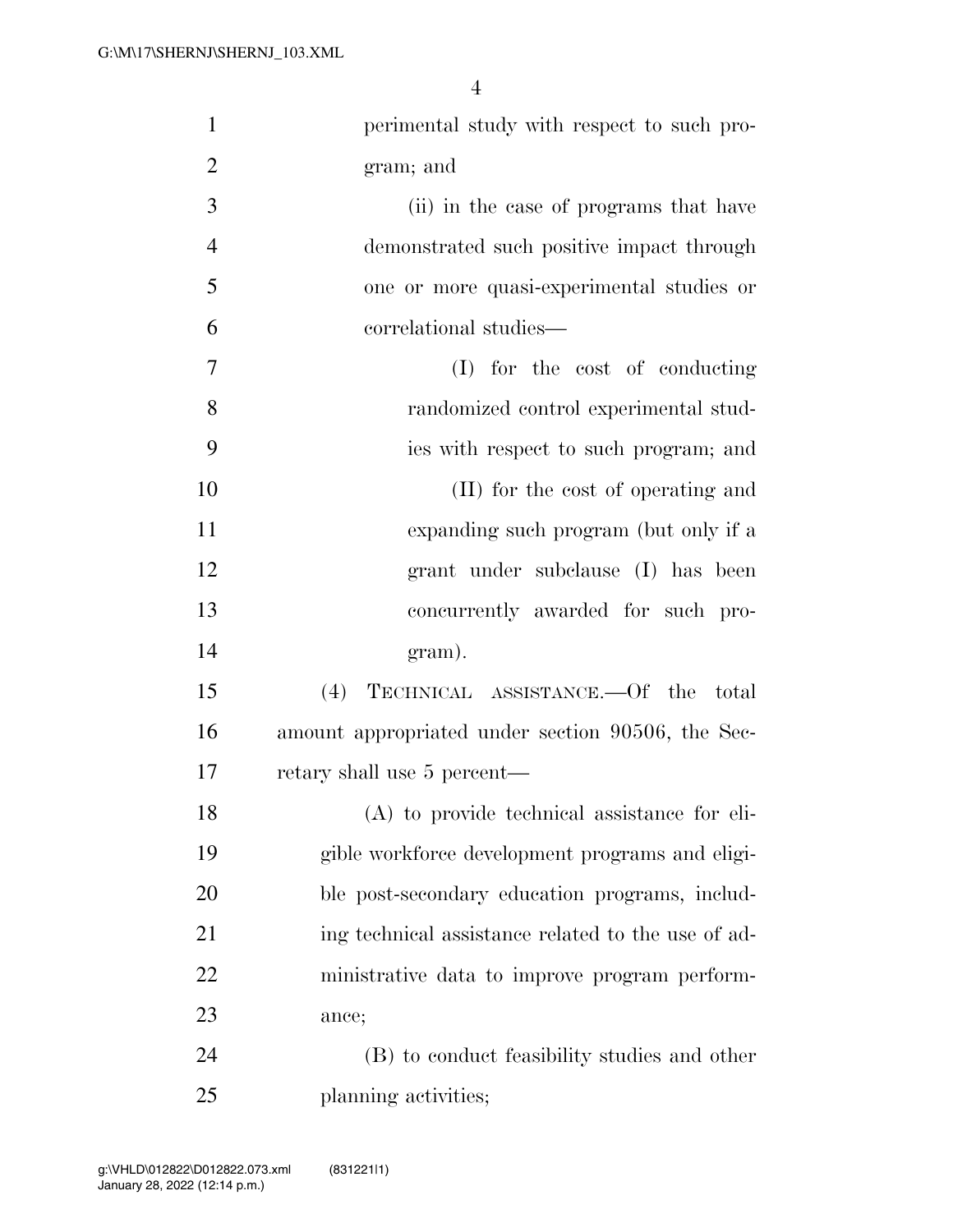| $\mathbf{1}$   | (C) to disseminate best practices; and                |
|----------------|-------------------------------------------------------|
| $\overline{2}$ | (D) for staff and other costs related to              |
| 3              | such activities.                                      |
| $\overline{4}$ | (b) ELIGIBLE APPLICANTS.—Applicants for a grant       |
| 5              | under subsection (a) may include—                     |
| 6              | (1) State, local, territorial, or Tribal govern-      |
| 7              | ments, but only if the application includes one or    |
| 8              | more clearly designated nonprofit organizations, in-  |
| 9              | stitutions of higher education, or post-secondary vo- |
| 10             | cational institutions that will implement the program |
| 11             | using such grant funds; and                           |
| 12             | (2) nonprofit organizations, institutions of high-    |
| 13             | er education, or post-secondary vocational institu-   |
| 14             | tions, but only if the application—                   |
| 15             | $(A)$ is supported by a State, local, terri-          |
| 16             | torial, or Tribal government; and                     |
| 17             | (B) includes a plan to partner with that              |
| 18             | government, a sustainability plan to ensure the       |
| 19             | program continues to be delivered after the end       |
| 20             | of the grant award, and a clearly designated          |
| 21             | place or places where the program will be ad-         |
| 22             | ministered.                                           |
| 23             | (c) MATCHING REQUIREMENT.—The Secretary shall         |
| 24             | not award any grant under paragraph (1) or paragraph  |

(3)(A) of subsection (a) to an entity unless the entity pro-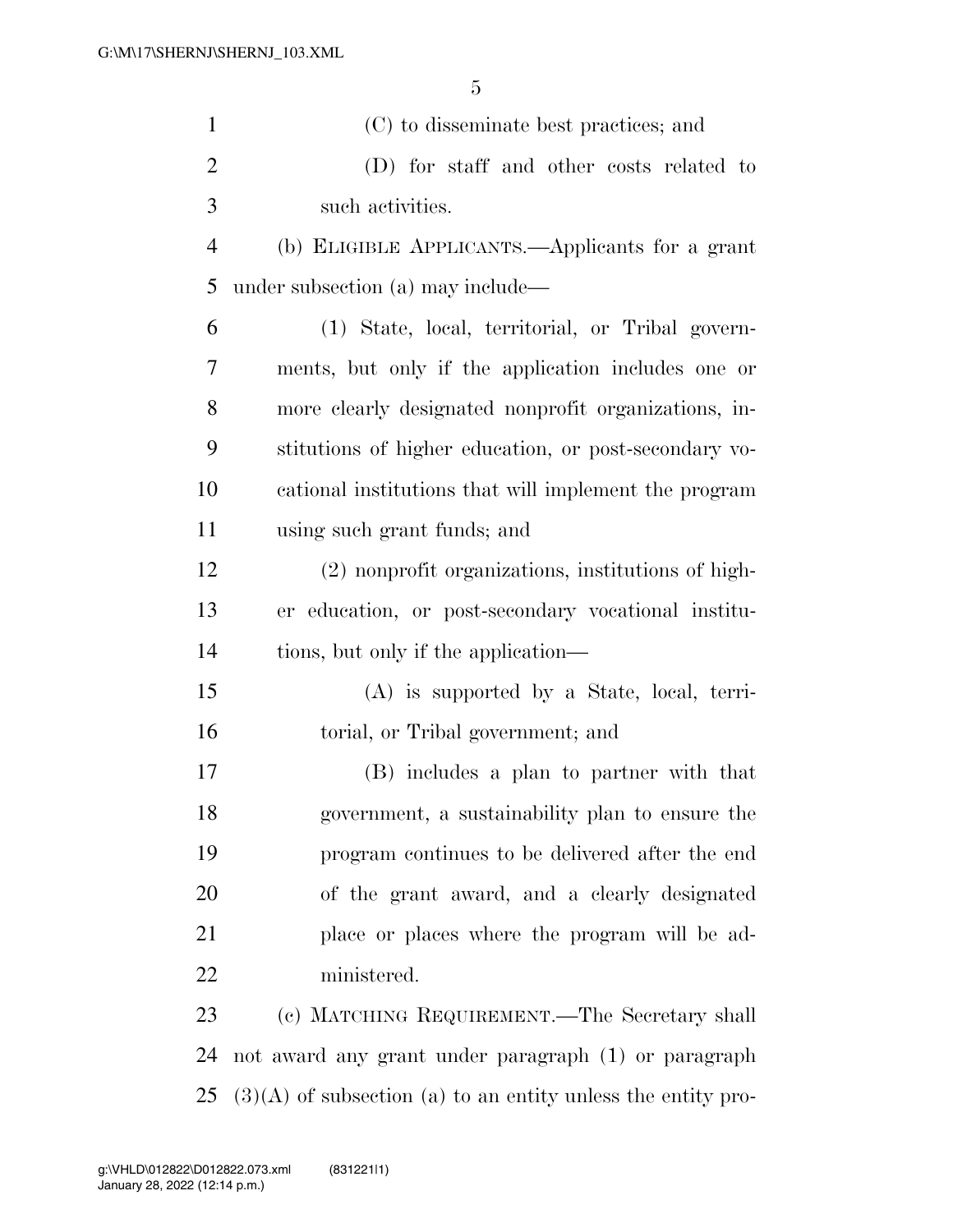vides matching funds from Federal or non-Federal sources in an amount equal to not less than 50 percent of such grant, except that the Secretary may, at the request of an applicant or a grantee, grant a waiver reducing this requirement for the purposes of increasing the accessi- bility or equity of the program design, or in the case of grants awarded to an eligible entity with limited resources. **SEC. 90503. AMOUNT OF GRANTS AND CRITERIA FOR AWARDING GRANTS.** 

 (a) IN GENERAL.—The amount of a grant awarded for an eligible workforce development program or post-sec- ondary education program under section 90502 shall be determined by the Secretary, in consultation with the Board, based on the following:

 (1) The program's impact on participant earn- ings or participant graduation and degree comple- tion rates relative to costs (as determined under guidance issued pursuant to subsection (b)).

 (2) Whether the program was evaluated through a randomized control experimental study, a quasi-experimental study, or a correlational study, and the overall quality of the evidence behind the program, including the sample size and number of evaluations, the statistical quality of the evaluations, the magnitude of the impacts detected, and the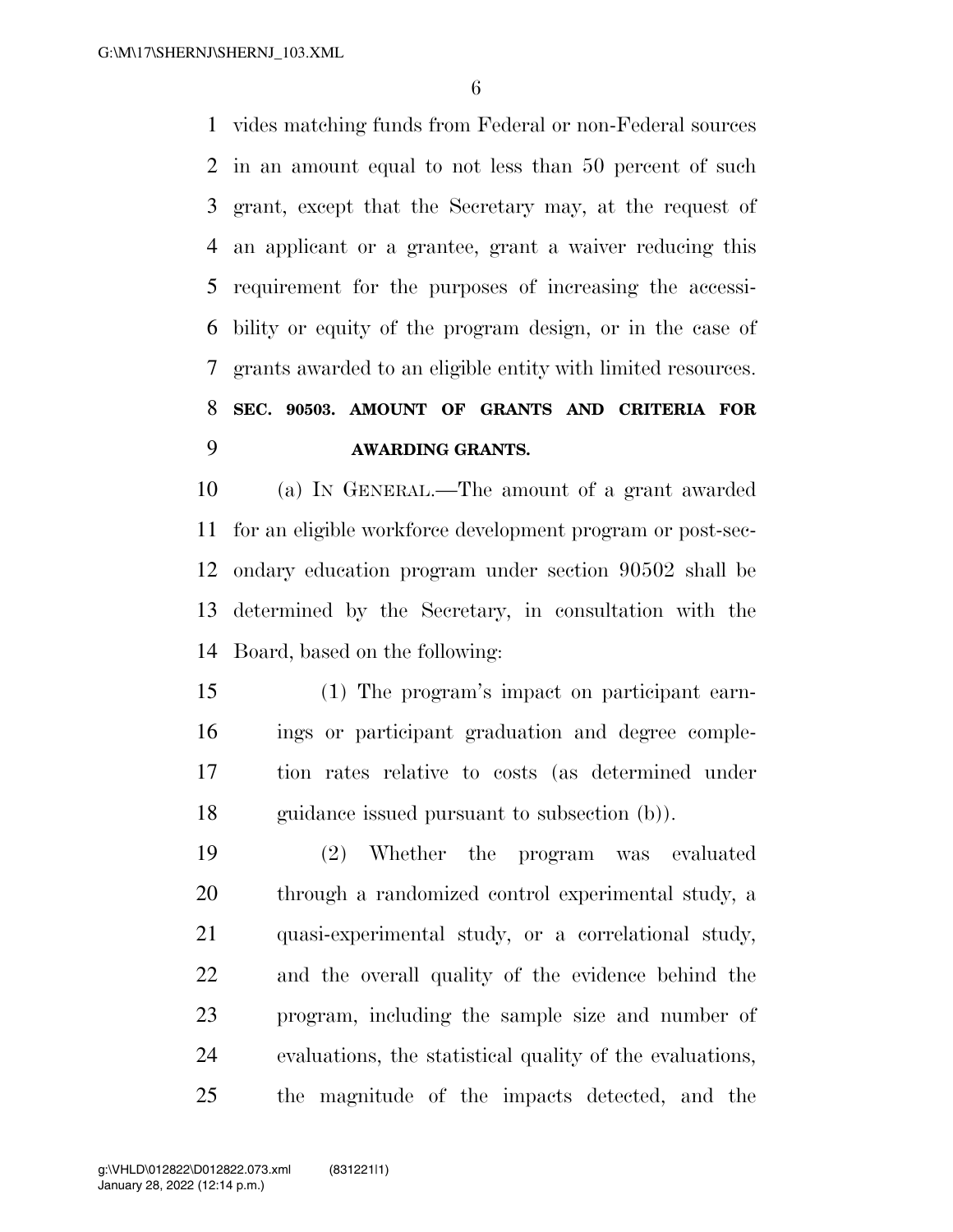strength of the causal connection between the pro-gram and key economic outcomes measured.

 (3) The number of additional participants that the program expects to enroll as a result of receiving such grant.

 (4) Whether the program has been dem- onstrated to improve equity, in particular for popu- lations of individuals or communities (which may in- clude rural communities) historically held furthest from opportunity.

 (b) IMPACT RELATIVE TO COSTS STANDARD.—The Board shall devise and publish a minimum impact relative to costs standard comparing the impact on worker earn- ings or student graduation and degree completion rates as a result of an eligible workforce development program or post-secondary education program and the annual cost per participant under such program. Such standard shall—

 (1) set forth a minimum required demonstrable increase in earnings or graduation and degree com- pletion rates over time (based on previous evalua- tions) per dollar of program cost per participant; and

 (2) allow for additional flexibility for programs that specifically or primarily serve individuals with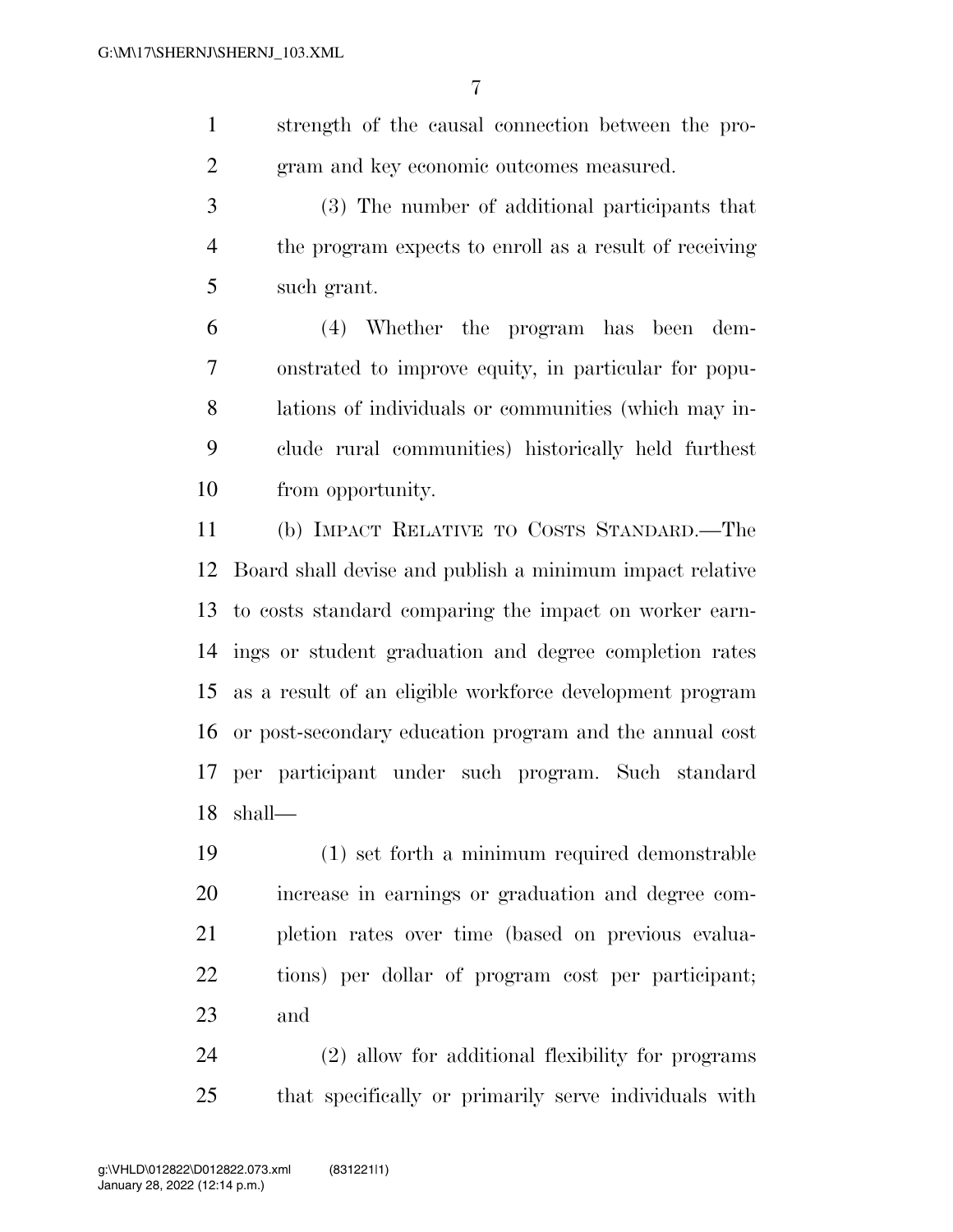barriers to employment (as defined in section 3(24) of the Workforce Innovation and Opportunity Act  $3 \qquad (29 \text{ U.S.C. } 3102(24))$  or post-secondary education, individuals in communities that have historically or currently been underserved by workforce develop- ment and post-secondary education programs, and individuals in rural areas.

#### **SEC. 90504. INDEPENDENT BOARD.**

 (a) ESTABLISHMENT OF INDEPENDENT BOARD.— There is established an independent board (in this section referred to as the ''Board'') consisting of 5 members ap-pointed by the Secretary in accordance with subsection (c).

 (b) DUTIES.—The Board shall review applications for grants under this section and make recommendations to the Secretary with respect to the awarding of such grants. The Board shall, in their recommendation to the Secretary regarding program selection, prioritize programs that have demonstrated a larger impact relative to costs (as deter- mined under guidance issued pursuant to subsection (b)), that have been evaluated by more well-designed and well- implemented studies, and that have been evaluated by ran- domized control experimental studies rather than quasi- experimental studies or correlational studies. The Board shall, in their recommendation to the Secretary regarding grant size, prioritize higher funding levels to programs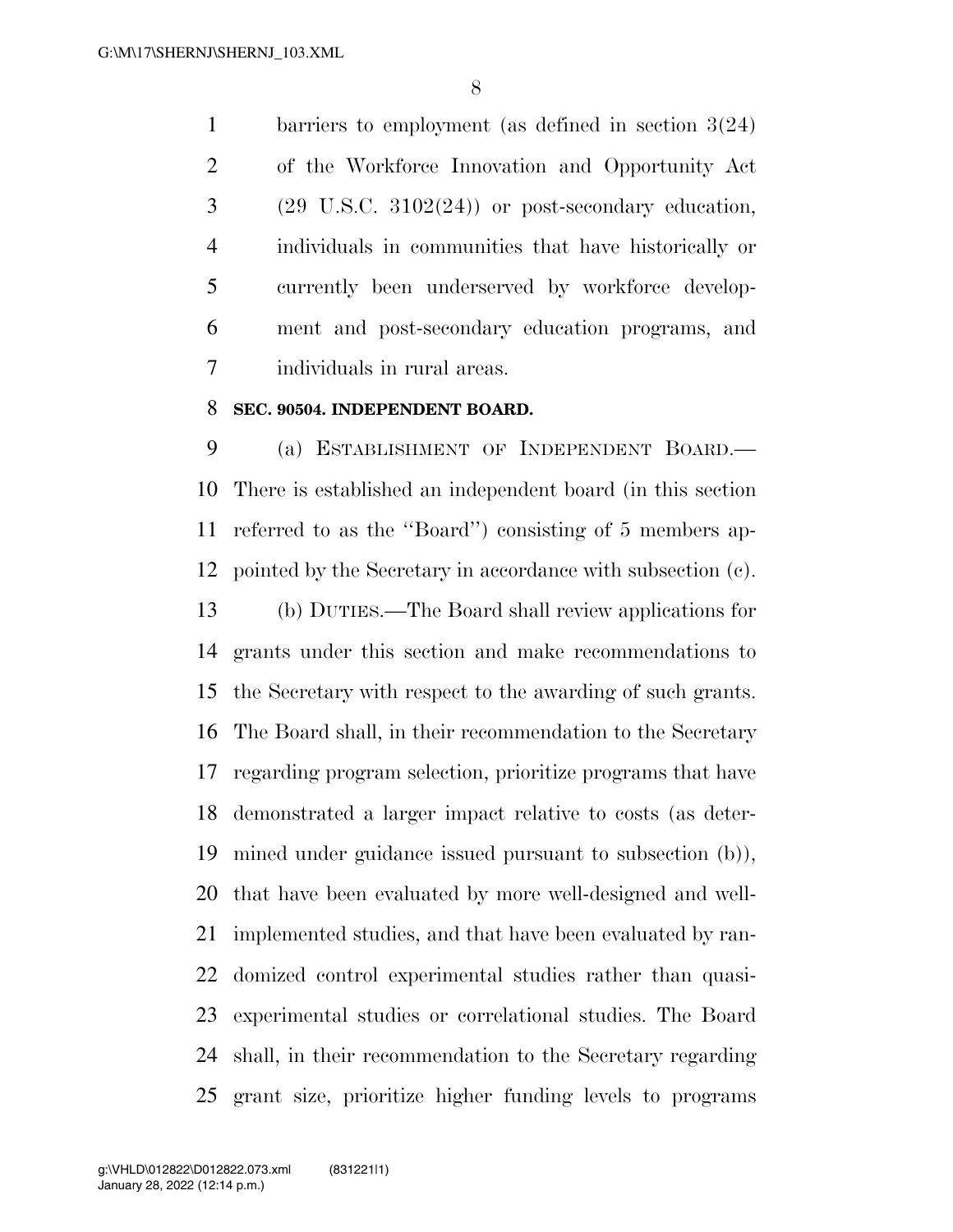that have demonstrated a larger impact relative to costs (as so determined), that have been evaluated by more well- designed and well-implemented studies, that have been evaluated by randomized control experimental studies rather than quasi-experimental studies or correlational studies, and that expect to enroll more participants as a result of receiving such grant. For the purposes of these recommendations, the Board shall devise a quality stand- ard for evaluations to determine which evaluations are more well-designed and well-implemented compared to others.

 (c) APPOINTMENT.—The Secretary shall appoint in- dividuals to serve on the Board who meet the qualifica- tions described in subsection (d). In making such appoint- ments, the Secretary shall consult and receive rec- ommendations from the Commission of Social Impact Partnerships established under section 2057 of the Social Security Act.

 (d) QUALIFICATIONS OF MEMBERS.—An individual who meets the qualifications described in this subsection is an individual who is an academic, nonprofit, or execu- tive agency official with expertise in workforce develop- ment programs or post-secondary education programs and experience in running rigorous evaluations. Such an indi-vidual shall—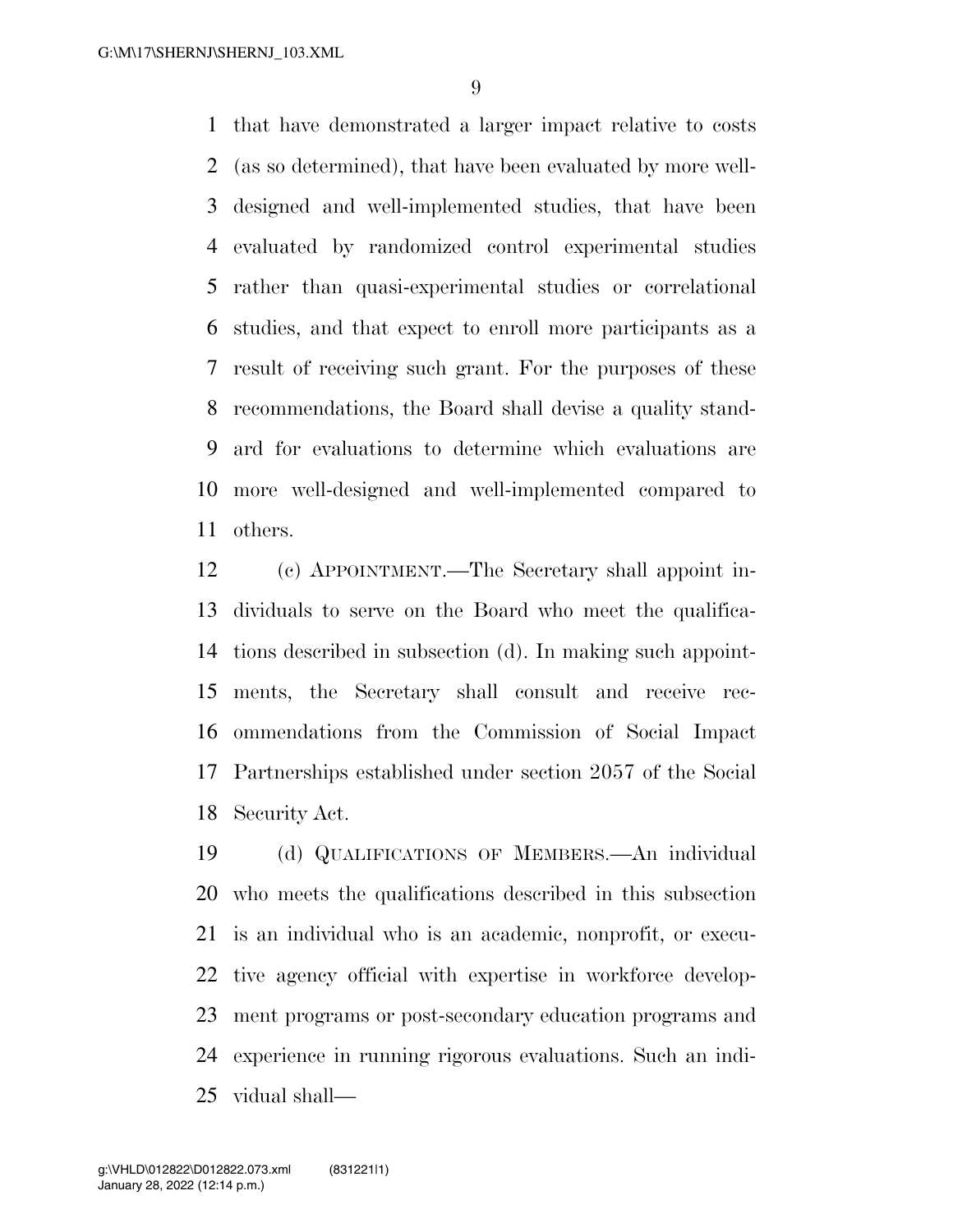(1) be an expert in program evaluation and evi- dence-based policy, including evaluation methodolo- gies that are appropriately rigorous and reliant upon independent data;

 (2) have relevant professional or personal expe- rience in a field related to one or more of the out-comes listed in this division; or

 (3) have relevant lived or professional experi- ence with underserved communities and under- resourced families that this section is intended to serve.

 (e) STAFFING.—In administering the program under this section, the Secretary may hire such staff as nec- essary, including by using placement authorities under the Intergovernmental Personnel Act of 1970, and any other direct hire authorities available to the Secretary for any other purpose. In hiring staff to administer such program, the Secretary shall ensure that such staff meet the quali-fications described in subsection (d).

 (f) REPORTS.—The Board shall report on progress periodically to the Federal Interagency Council on Social Impact Partnerships established under section 2056 of the Social Security Act, and shall coordinate policies and deci- sions with relevance to other Federal agencies through such Council.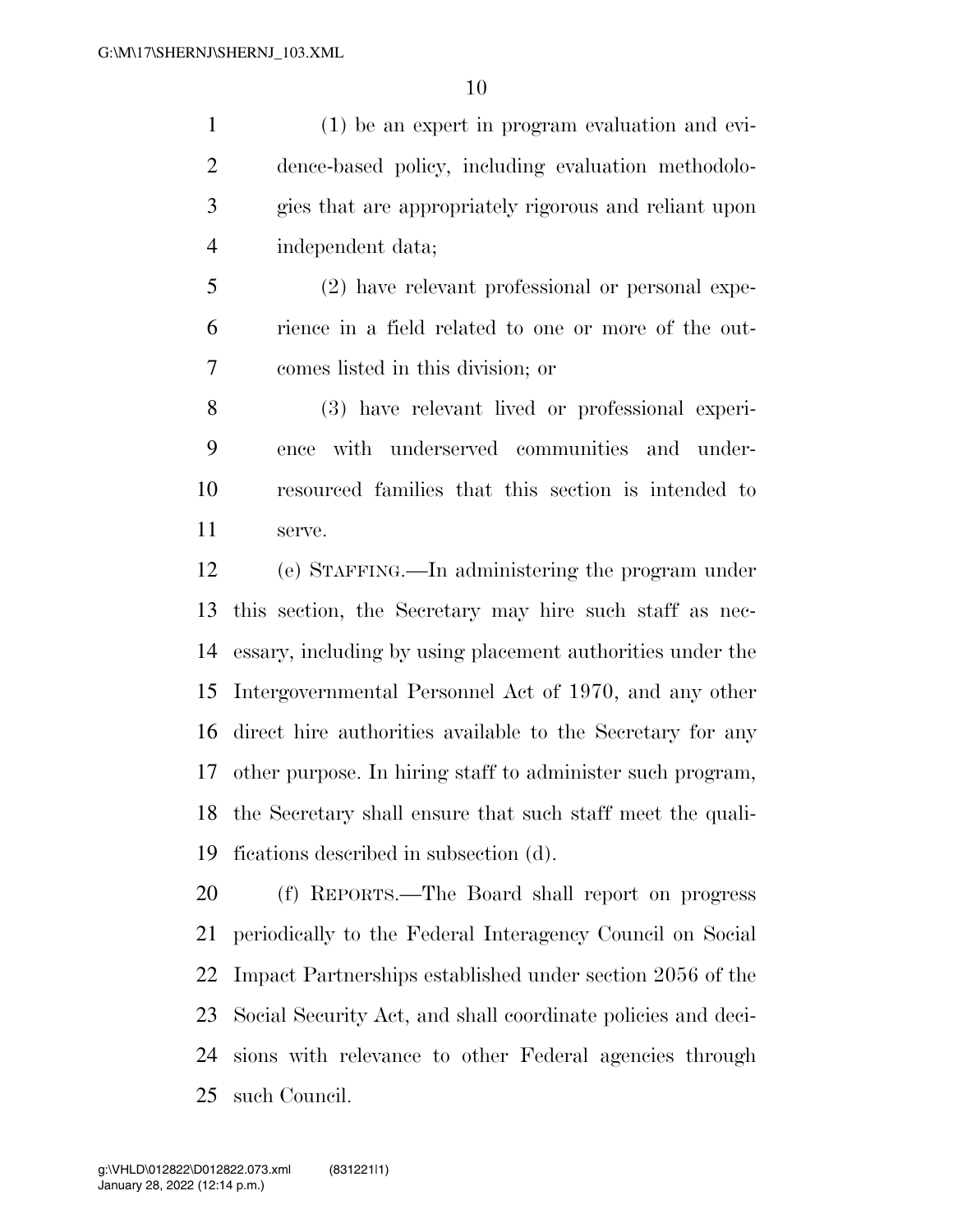(g) GUIDANCE.—

 (1) IN GENERAL.—The Board, in consultation with the Commission of Social Impact Partnerships established under section 2057 of the Social Security Act, shall develop and make publicly available guid- ance regarding best practices for the evaluation of eligible workforce development programs and eligible post-secondary education programs to be used to as- sess the quality of each evaluation as required under subsection (b). Such guidance shall seek to ensure that—

 (A) the evaluation accurately models a par- ticipant group population that is representative of the overall population served by the program; (B) aggregate shifts that might affect baseline numbers are controlled for by the eval-

uation; and

 (C) regardless of any other factors, all pos- sible safeguards are undertaken to avoid statis- tical creaming, in which the impact of a pro- gram is over measured as recruited participants become more highly skilled prior to participa-23 tion over time.

 (2) PROCEDURE.—In issuing the guidance and performance benchmarks defined above, the Board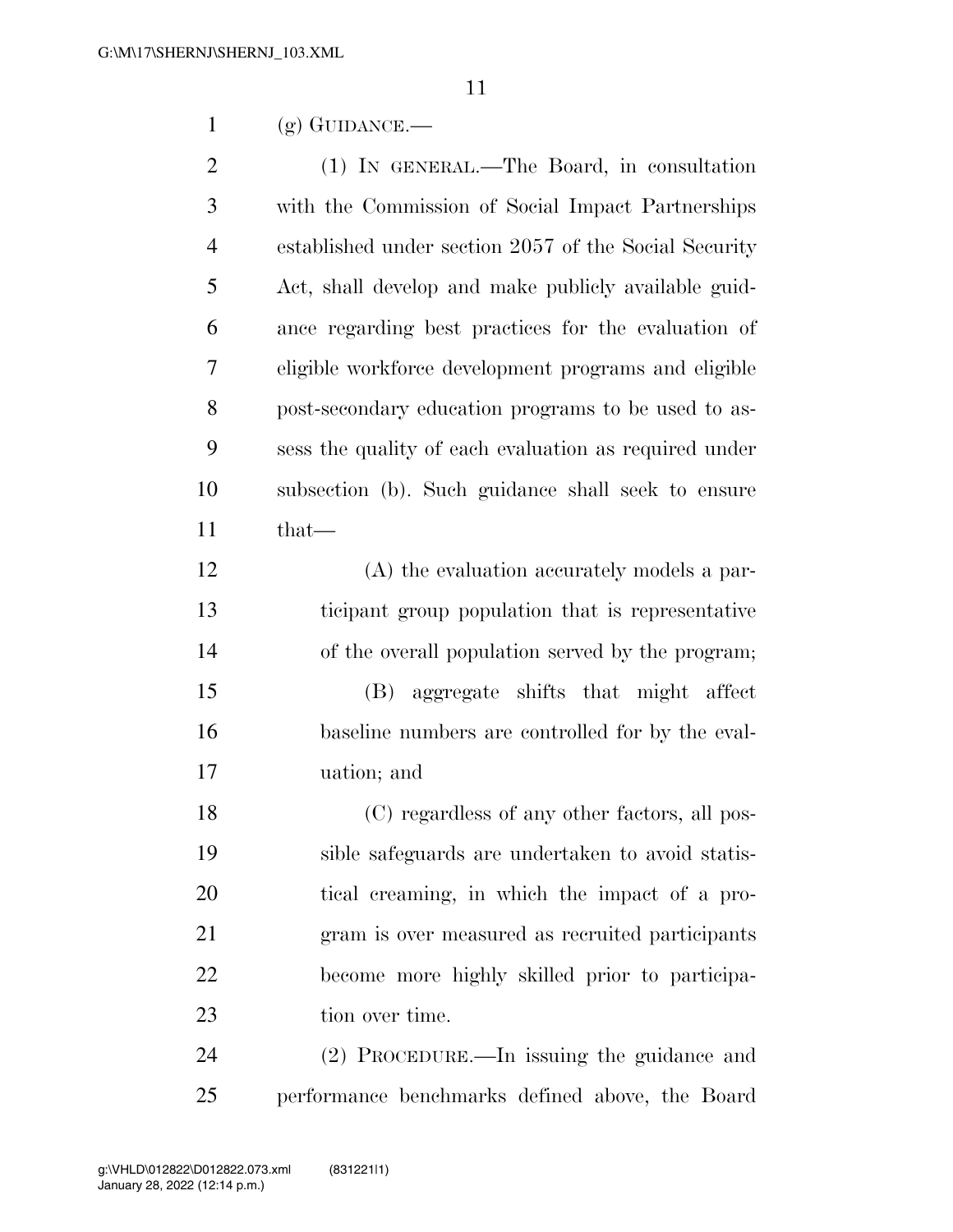shall release and circulate draft guidance, regula- tions, and performance benchmarks, which shall be circulated to the Commission, and shall not be adopted unless approved by a majority vote of the Commission at a public meeting, and the Commis- sion shall receive proposed draft guidance or per- formance benchmarks not less than 30 days prior to voting to approve it. The Board shall use the draft guidance, regulations, and performance benchmarks, once approved by the Commission, to review grant applications under this section and make rec- ommendations to the Secretary with respect to the awarding of such grants, as described in subsection (b).

#### **SEC. 90505. DEFINITIONS.**

In this title:

17 (1) CORRELATIONAL STUDY.—The term "cor- relational study'' means a study conducted by an independent organization using a non-randomized methodology with statistical controls for selection bias that has found a correlational impact of an eli- gible workforce development program, or eligible post-secondary education program, on participants' earnings, or graduation and degree completion rates, and has demonstrated a rationale based on high-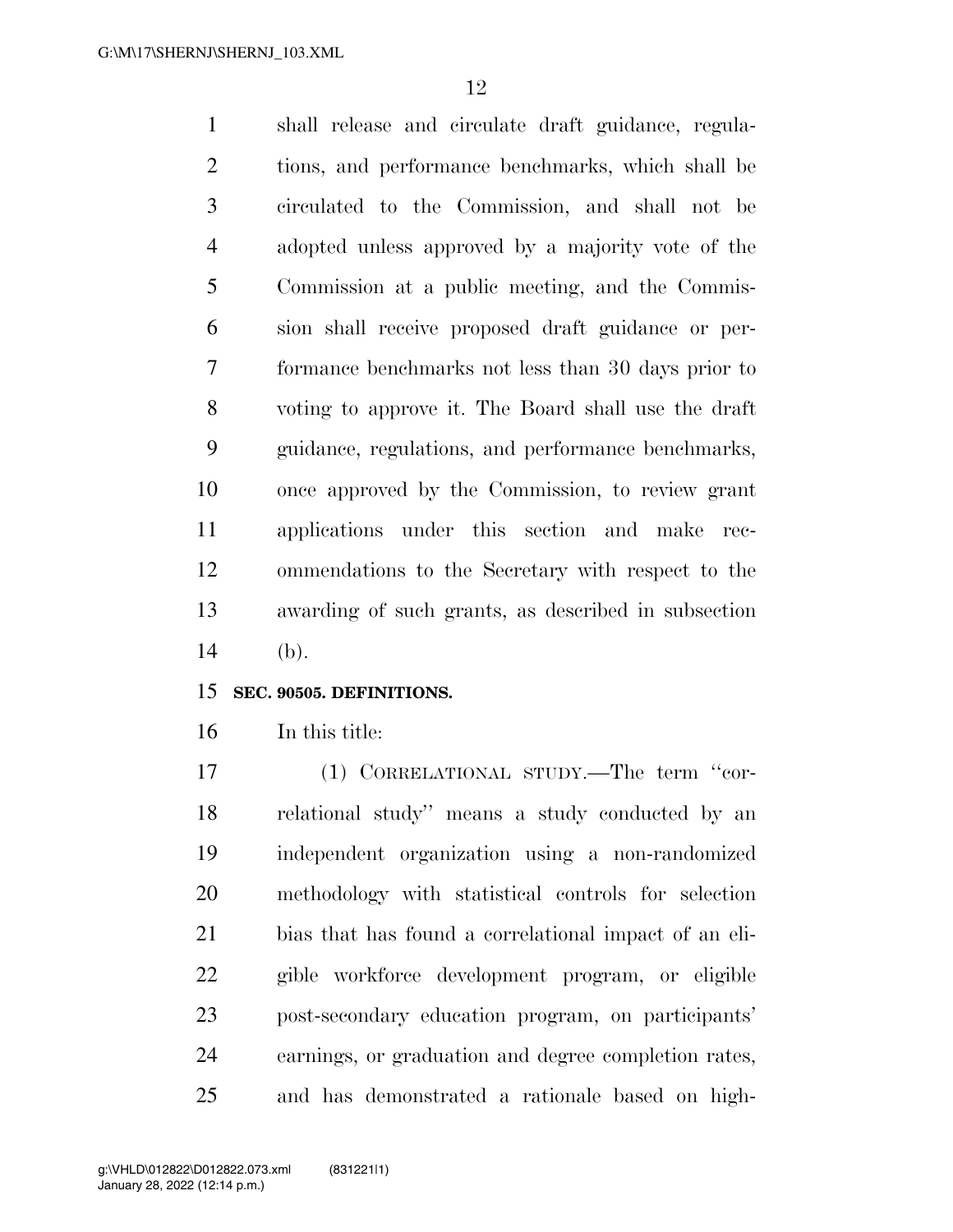quality research findings that the program is likely to improve those participant outcomes at least two years after participants enroll in the program but has not yet demonstrated a causal relationship.

 (2) ELIGIBLE POST-SECONDARY EDUCATION PROGRAM.—The term ''eligible post-secondary edu- cation program'' means a program operated by a nonprofit organization, an institution of higher edu- cation (as defined in section 101 of the Higher Edu- cation Act of 1965), or a postsecondary vocational 11 institution (as defined in section  $102(c)$  of such Act) that provides education and support services to post- secondary students with the objective of increasing the rate at which these individuals graduate or ob- tain a post-secondary credential from the post-sec-ondary program in which they are enrolled.

 (3) ELIGIBLE WORKFORCE DEVELOPMENT PRO- GRAM.—The term ''eligible workforce development program'' means a program operated by a nonprofit organization that provides skills training and edu- cation to existing and potential workers with the ob- jective of increasing the wage level and chance of employment of those workers.

 (4) QUASI-EXPERIMENTAL STUDY.—The term ''quasi-experimental study'' means a study con-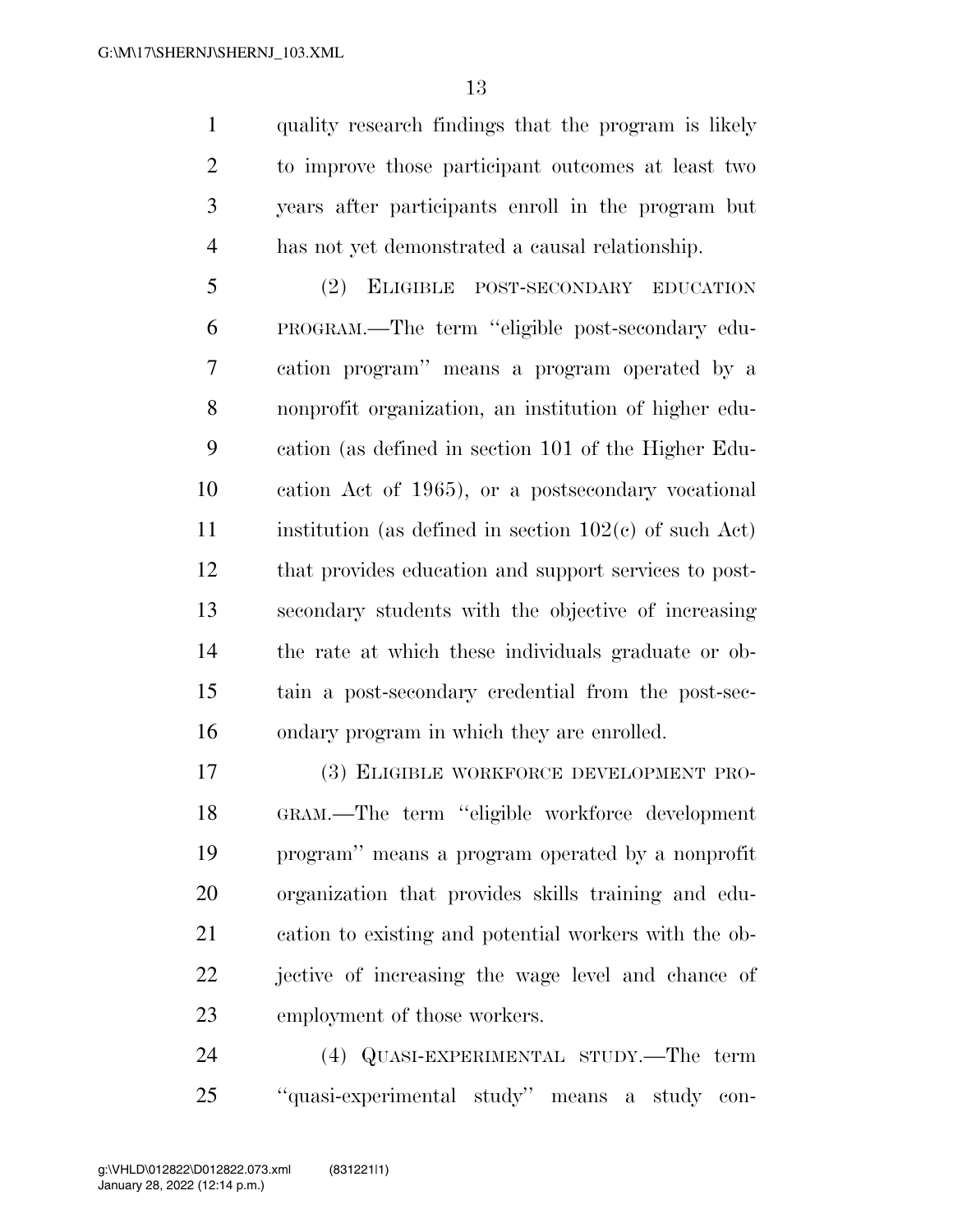ducted by an independent organization that uses a non-randomized methodology and model to measure the causal impact of an eligible workforce develop- ment program, or eligible post-secondary education program, on participants' earnings, or graduation and degree completion rates, at least two years after participants enroll in the program.

8 (5) RANDOMIZED CONTROL EXPERIMENTAL STUDY.—The term ''randomized control experi- mental study'' means a study conducted by an inde- pendent organization utilizing a randomized control trial methodology that compares the earnings, or graduation and degree completion rates, of partici- pant group and control group members, and meas- ures the causal impact of an eligible workforce devel- opment program, or eligible post-secondary edu- cation program, on participants' earnings, or grad- uation and degree completion rates, at least two years after participants enroll in the program.

 (6) SECRETARY.—The term ''Secretary'' means 21 the Secretary of the Treasury.

 (7) WELL-DESIGNED AND WELL-IMPLE- MENTED.—The term ''well-designed and well-imple- mented'', as applied to a study, means a study that is replicable, uses programmatic and control groups